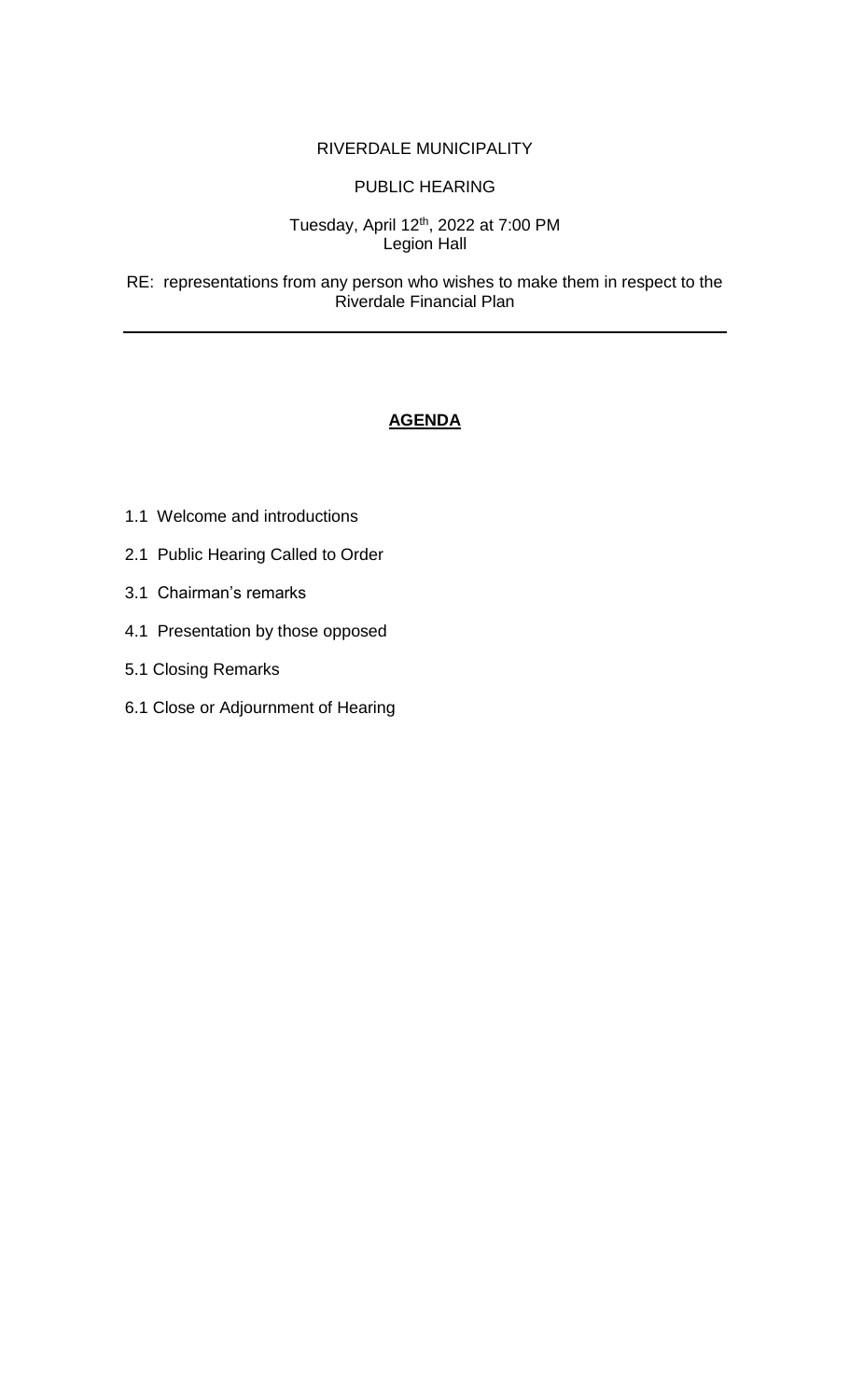# **RIVERDALE MUNICIPALITY PUBLIC HEARING**

**DATE: April 12 th, 2022**

**TIME: 7:00 pm**

#### **LOCATION: Royal Canadian Legion Hall, Rivers MB**

A Public Hearing was held to present proposal for 1. 2022 Riverdale Financial Plan

Mayor Gill called the Public Hearing at 7:00pm with the following members of Council in attendance:

> Councillor Dave Falkevitch Councillor David Creighton Councillor Ken Tait Councillor Alastair McFadden Councillor Everett Smith

Regrets Councillor Ian Dyer

Chief Administrative Officer Kat Bridgeman recorded the minutes.

The following ratepayers were in attendance:

Rachel Gillingham Shawn Mason

#### **Opening Remarks**

Mayor Gill made an opening statement.

#### **Mayor Gill reviewed the financial plan and answered questions.**

0 written or verbal objections were filed with the Chief Administrative Officer during the Public Hearing.

The Public Hearing was adjourned at 7:21 pm.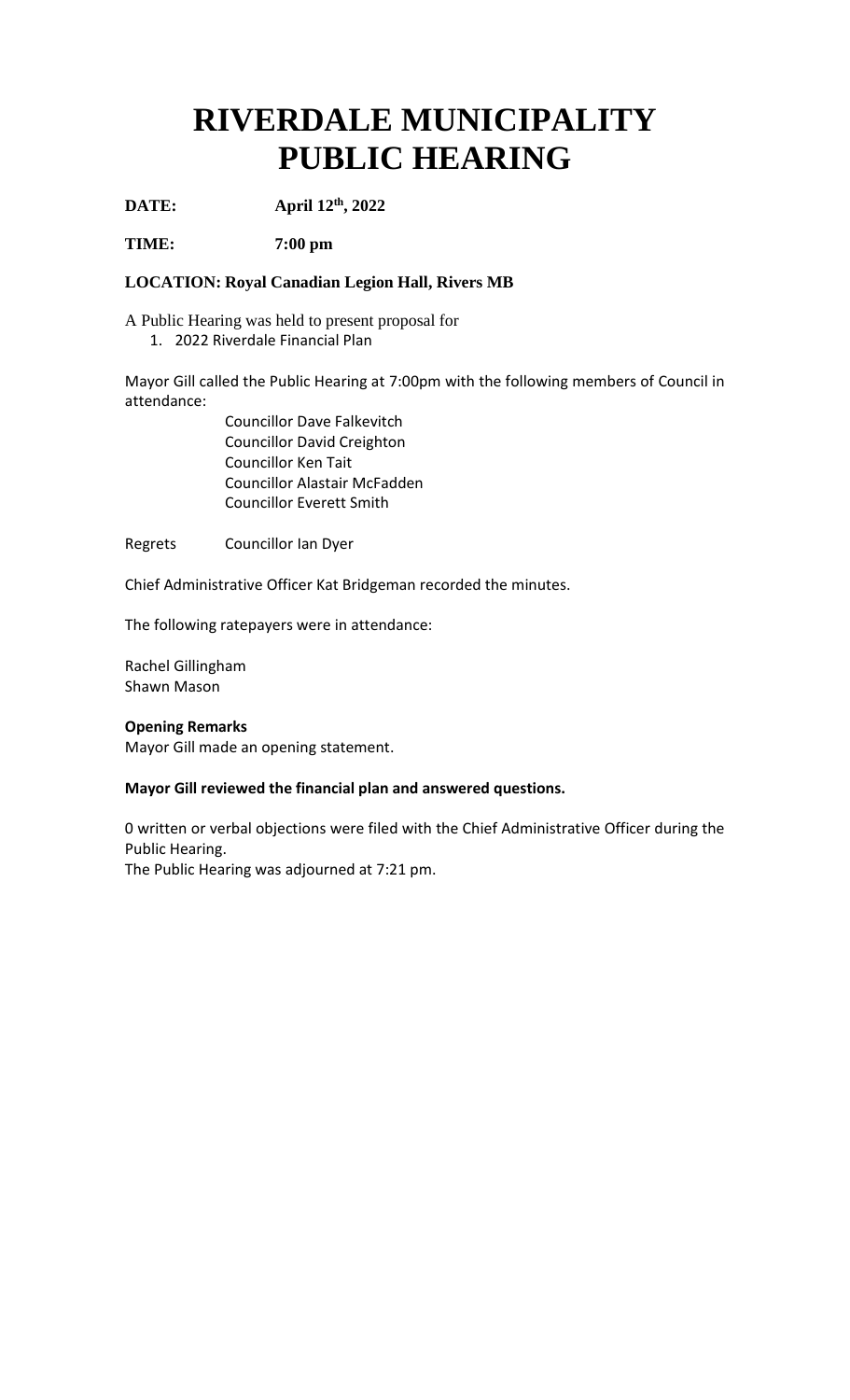# RIVERDALE MUNICIPALITY

# SPECIAL MEETING

Tuesday, April 12<sup>th</sup>, 2022 following the Public Hearing

# **AGENDA**

- 1.1 Call to Order
- 2.1 Adopt the Agenda
- 3.1 Adoption of the 2022 Riverdale Financial Plan
- 4.1 Tax Levy By-Law No. 2022-05 1st reading
- 5.1 Adjournment of Special Meeting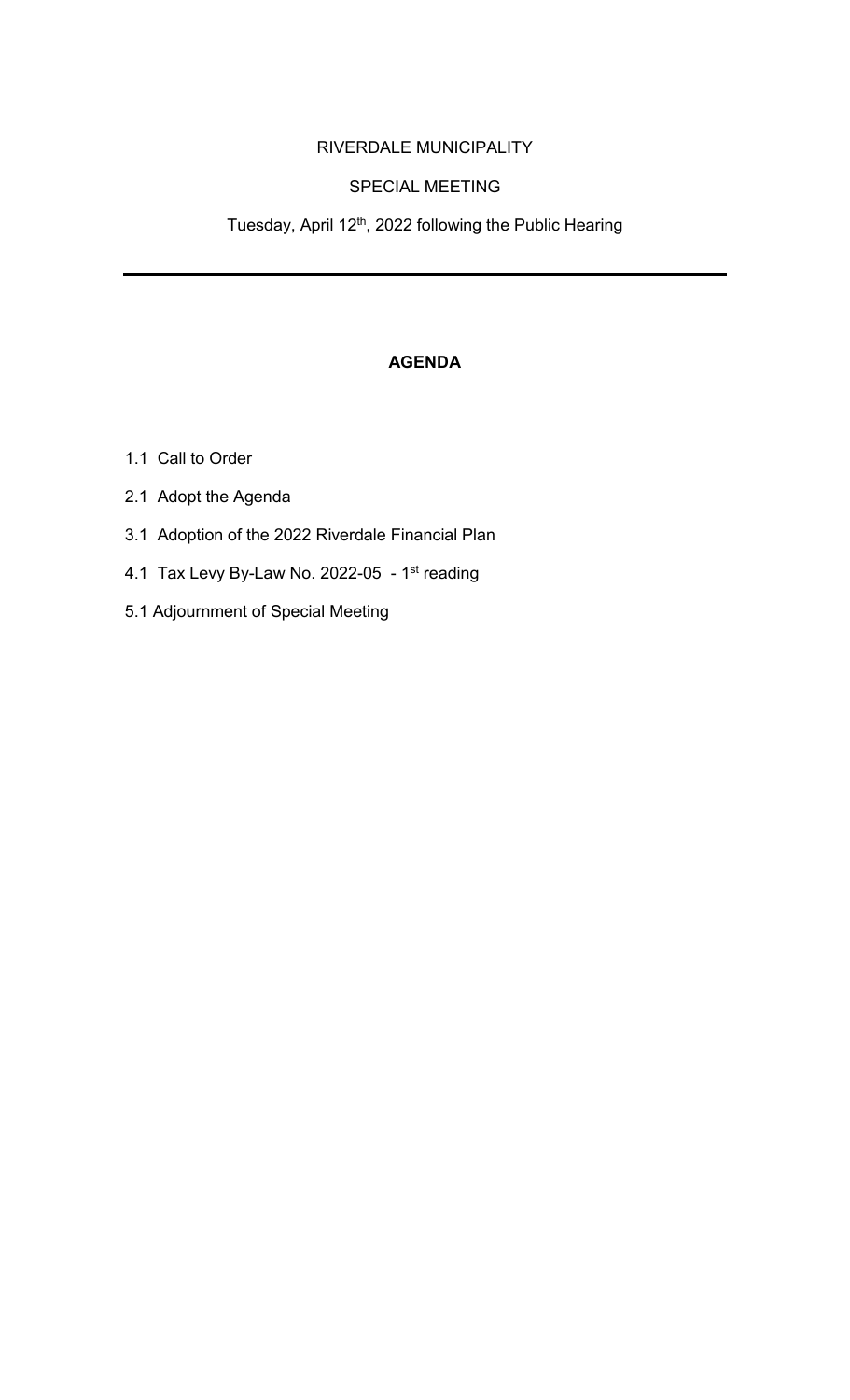# **RIVERDALE MUNICIPALITY**

The minutes of the special meeting of Council for Riverdale Municipality held in the Royal Canadian Legion Hall on the 12<sup>th</sup> day of April 2022.

Mayor Todd Gill called the meeting to order at 7:00 p.m. with the following members of Council in attendance:

Councillor Alastair McFadden Councillor David Creighton Councillor Ken Tait Councillor Everett Smith Councillor Dave Falkevitch

Regrets Councillor Ian Dyer

Chief Administrative Officer Kat Bridgeman recorded the minutes.

#### **2.1 Adoption of the Agenda:**

No. 76-22 TAIT-FALKEVITCH Be It Resolved that the special meeting agenda dated April 12<sup>th</sup>, 2022 be adopted as presented;

Be It Further Resolved that the agenda form part of the minutes.

CARRIED

### **PURPOSE OF MEETING: 3.1 Adoption of the 2022 Riverdale Financial Plan**

No. 77-22 FALKEVITCH-CREIGHTON Be It Resolved That Council for Riverdale Municipality hereby adopt the 2022 Financial Plan;

> Be It Further Resolved That Council for Riverdale Municipality hereby adopt the Capital Budget for the said municipality for the year 2022.

> And Be It Further Resolved That Council for Riverdale Municipality hereby adopt Five Year Capital Plan for 2023 – 2027.

#### CARRIED

#### **4.1 By-Law No. 2022-05 Tax Levy**

No. 78-22 MCFADDEN-SMITH Be It Resolved that By-Law No. 2022-05, being a By-Law of Riverdale Municipality to levy taxes for the Year 2022 be given 1st reading.

CARRIED